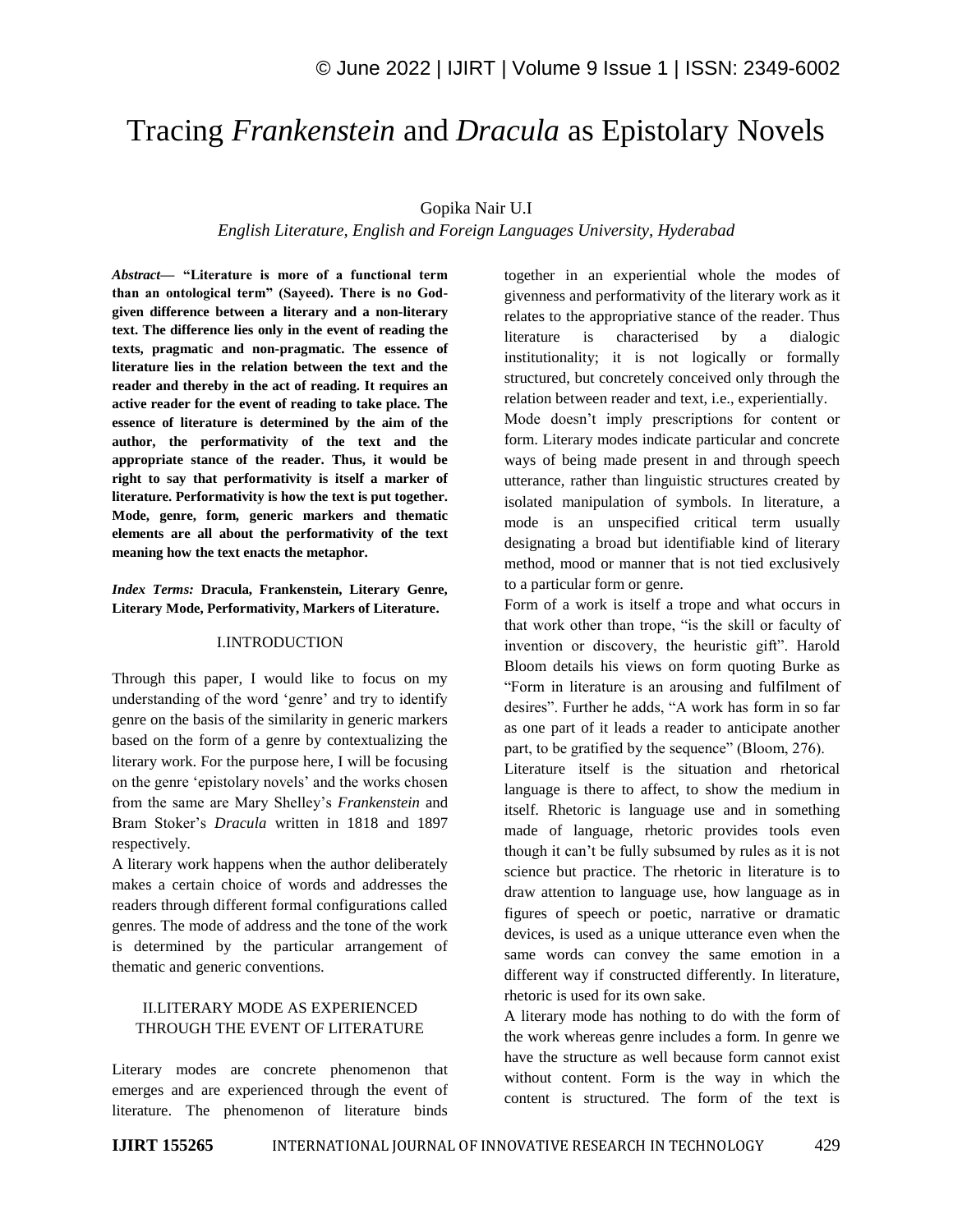something which the writer imposes in order to achieve some kind of expression. Both of these taken together either use the generic markers in a singular way or they break the generic markers. Thus, genre is actually a way of cognition and a way of thinking. Mode is a way of expression and a way of affecting us. Mode is the minimal unit to which a genre can be broken to. Literature draws continuous attention to the form of itself that is decided by the writer. Nothing is fixed. All poetry is "imitation in action" and there has to be a medium through which imitation occurs. As far as Aristotle is concerned, he talks about the voice which is the medium and that is where the language comes.

In the following course of the paper, I will deal with the genre "epistolary novels" and describe my understanding of how certain works belong to the genre of epistolary novels by taking examples of Mary Shelley"s *Frankenstein* and Bram Stoker"s *Dracula*. For the purpose here, I have identified two markers based on the form of the genre, namely; (1) the narrative develops through a collection of written records, including diary entries and letters and (2) the text"s point of view shifts among the first person perspectives of several characters.

#### III.MARY SHELLEY"S *FRANKENSTEIN*

Mary Shelley"s *Frankenstein* starts with a letter written by Captain Robert Walton to his sister in England. In a series of letters, Robert Walton, the Captain of a ship bound for the North Pole, recounts to his sister back in England the progress of his dangerous mission. In his first letter, Walton tells his sister of the preparations leading up to his departure and of the desire burning in him to accomplish "some great purpose" discovering a northern passage to the Pacific, revealing the source of the Earth's magnetism or simply setting foot on undiscovered territory. In the second letter, he bemoans his lack of friends. Walton tells his sister that his ship has set sail and that he has full confidence that he will achieve his aim. In the fourth letter, he details his encounter with Victor Frankenstein, who has been travelling by a dog drawn sledge across the ice, to his sister and details the story of Frankenstein through the letter as told by Frankenstein himself. After describing his childhood and his interest in science, his ambitious dream of creating life is being described. Then follows the creation of the "monster" and the consequences following its creation. All these incidents are written by the Captain himself but in the way in which Frankenstein himself is narrating the incidents that happened in his life. The novel then deals with the encounter between Frankenstein and the "monster" and what follows is the first person narrative from both the characters. The "monster" describes his sufferings and the pain that he had to face owing to his ugly face and humongous stature. Towards the concluding part of the novel, the Captain asks his sister about her views on Frankenstein"s life. Meanwhile Frankenstein falls ill and succumbs to injuries. What follows in the novel is the Captain"s description to his sister about the monster's visit to his ship and the conversation that happened between them. Finally, after seeing that his creator has died and realising that he had done his revenge on his creator who left him without love after creating, the monster too jumps out of the ship"s window to the sea.

Frankenstein is narrated in the first person by different characters at different points in the novel. The shifts in narrator and the alternating point of view are central to the novel"s theme of looking past appearances to reflect on what may lie beneath. The novel begins with the narration from Captain Walton, who is writing a series of letters to his sister Margaret. The Captain himself says "Tomorrow, he will tell me his story. I plan to write it down in his words as much as possible." (Shelley, 10). The point of view then switches to Victor Frankenstein, who tells Walton about his life and how he came to be wandering in the Arctic. When Walton first encounters Frankenstein, he wonders if the stranger is insane, due to his wild appearance and desperate plight. By listening to Victor"s story Walton comes to appreciate his experiences. When Frankenstein reaches the point in his story where he describes meeting with the monster, the point of view switches yet again, this time to the monster, who narrates in the first person describing his experiences. Both Frankenstein and the reader are set up to expect the monster to be coarse, barbaric and inhuman, but the narrative from the monster"s side shows him to be sensitive, intelligent and capable of feeling profound human emotions like empathy and pain. After that, the point of view returns to Frankenstein, who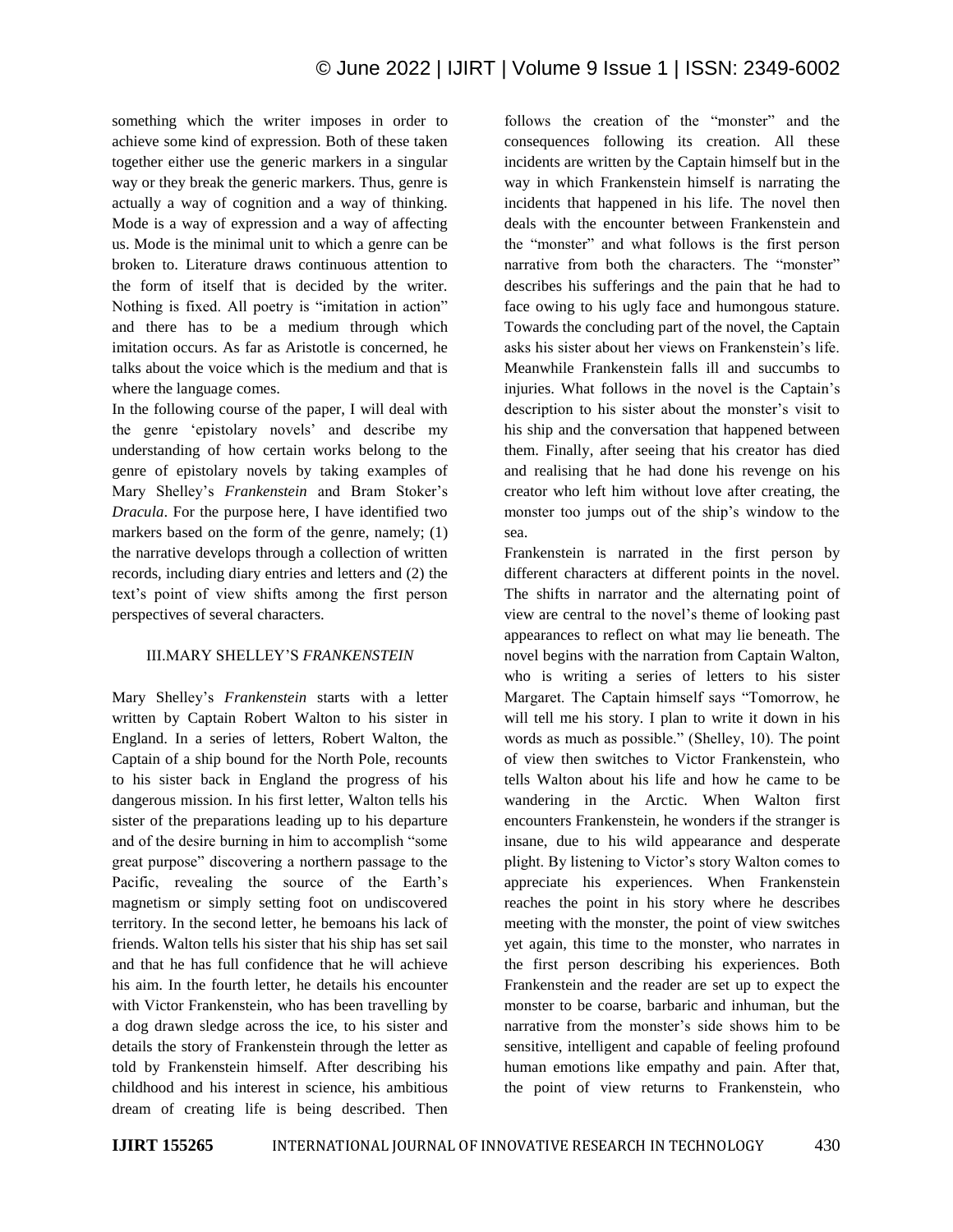continues his story. The novel ends with a return to Walton"s point of view and first person narration.

*Frankenstein* is a novel with a complex narrative structure. It is a multi-strand narrative with three different first person narrators. The writer uses a framing device as the reason for telling the main narrative and epistolary narration when the story is told through letters. In the core of the novel the monster's story is presented to the readers, framed by Victor Frankenstein"s story which itself is enframed by Robert Walton"s epistolary narrative. The overall structure of the novel is symmetrical, it begins with the letters of Walton, shifts to Frankenstein"s tale, then to the monster's narration so as to switch to Frankenstein again and end with the records of Walton. In this manner, the reader gets different versions of the same story from different perspectives.

#### IV.BRAM STOCKER"S *DRACULA*

In Bram Stoker"s *Dracula*, Jonathan Harker, a young English Lawyer travels to Castle Dracula in the Eastern European country of Transylvania to conclude a real estate transaction with a nobleman named Count Dracula. As Harker wends his way through the picturesque countryside, the local peasants warn him about his destination, giving him crucifixes and other charms against evil and uttering strange words that Harker later translates into 'vampire'. However, being determined to reach the caste, he moves forward with his plans and meets the Count. He finds that the elderly Dracula is a welleducated and hospitable gentleman. After only a few days, however, Harker realizes that he is effectively a prisoner in the castle. Moreover he realizes that the Count possesses supernatural powers and diabolical ambitions. Then follows the description of the supernatural forces that worked in the castle and his experiences inside the castle as described in his journal. Meanwhile, in England, Harker's fiancée, Mina Murray, corresponds with her friend Lucy Westenra. Lucy has decided to marry Arthur Holmwood. Mina visits Lucy at the seaside town of Whitby. Russian ship is wrecked on the shore near the town with all its crew missing and its captain dead. Not long after, Lucy suddenly begins sleep walking and further supernatural encounters that happened with Lucy are detailed that includes the presence of two small red marks in Lucy"s throat. Then Prof. Van Helsing is called for diagnosis as neither Dr. Seward nor Mina are able to account for those.

After diagnosis Professor finds the marks to be indicative of a vampire's bite and thus orders her chambers to be covered with garlic, which will act against vampire's attacks. Thus with time, Lucy seems to recover from the illness. But her mother, unaware of the purpose of spreading garlic, removes it from the room leaving Lucy vulnerable to further attack and ultimately one day when the men momentarily let down their guard, a wolf breaks into the Westenra house, attacks Lucy and thus kills her.

After Lucy"s death, the professor convinces the other men that she has turned to a vampire like Dracula and thus as a part of letting her soul reach the eternal rest Holmwood plunges a stake through her heart and then cut off her head and stuff her mouth with garlic as directed by the professor and they pledge to destroy the Dracula himself. Meanwhile Mina and Jonathan got married and decide to join the professor and his team to destroy the vampire. However, one of Dr. Seward"s mental patients, Renfield lets Dracula into the asylum where the others are staying, allowing the Count to prey upon Mina.

As Mina begins the slow change into a vampire, the men sterilize the boxes of earth, forcing Dracula to flee to the safety of his native Transylvania. Then men pursue the Count, dividing their forces and tracking him across land and sea. Van Helsing takes Mina with him and they cleanse Castle Dracula by killing the three vampires and then others catch up with the count just as he is about to reach his castle and Jonathan and Quincey use knives to destroy him. The text's points of view shift among the first person perspectives of several characters, including Harker, Mina, Dr. Steward and Lucy. The reader experiences the narrative through a collection of their written records, including diary entries and letters. In their accounts, each narrator describes and reflects on their experience of the novel"s events. Also, since the characters enter their reflections on a daily basis, they give a sense of immediacy rather than retrospection; they do not know what will happen next but reflect in real time on the events of the previous day or days. Each narrator's point of view also provides a degree of insight into their personality and interests. Like, Dr. Steward"s dependence on scientific proof makes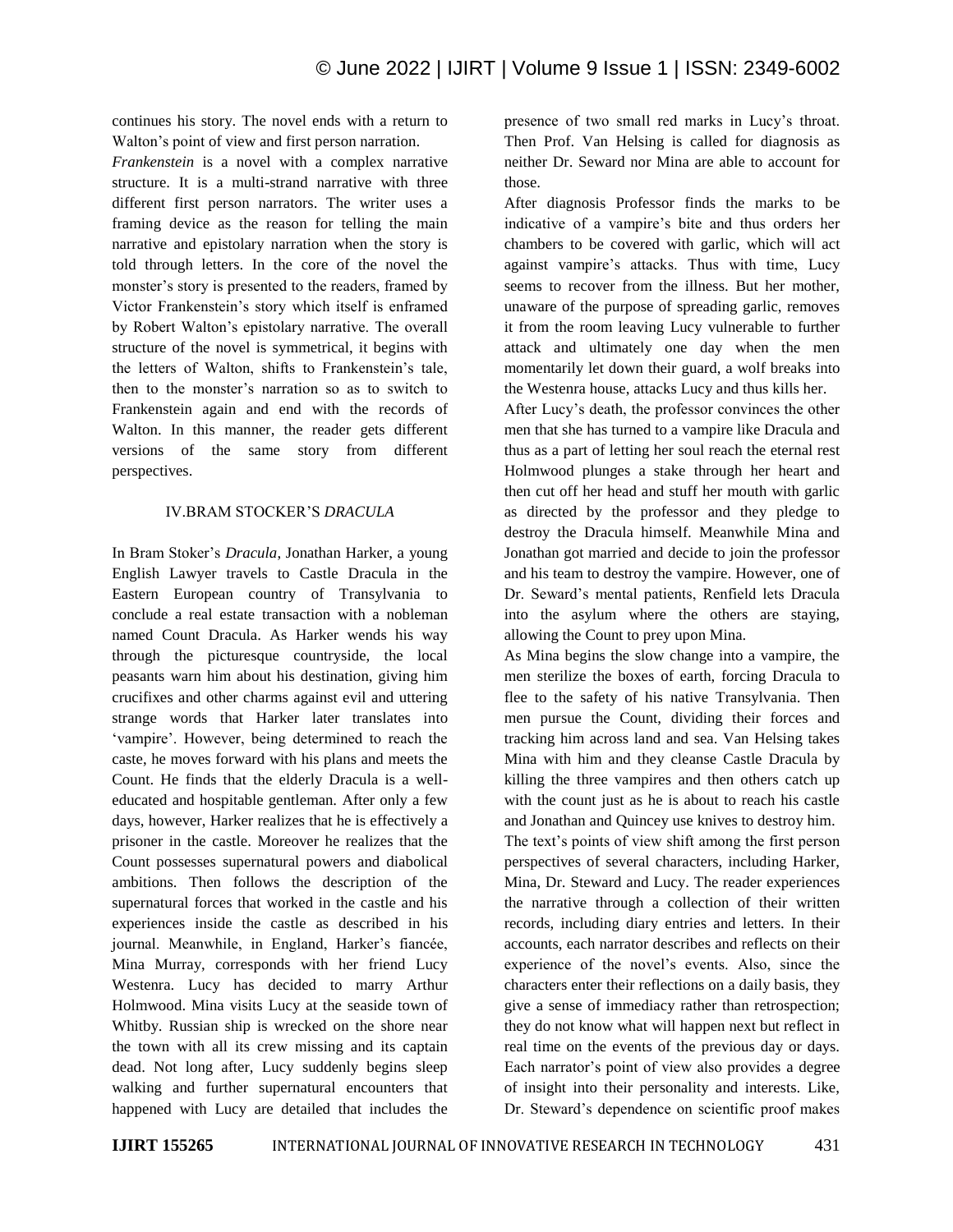it hard for him to see the supernatural nature of Lucy's illness. His entries are frequented with possibilities he cannot quite accept. Mina"s entries, meanwhile, tend to reflect her deeply sympathetic point of view. Van Helsing however has a limited presence as a first person narrator. For most of the novel, other characters report his speech and actions. His perspective appears directly in just a few letters and later in an account of his solo journey with Mina to Castle Dracula. This aptly reflects the way that Van Helsing conceals his motivations and thought processes from the other characters. Quincey Morris and Holmwood never became narrators either. Both men are primarily tools in service of the plot, advancing the action and supporting the major characters. Moreover, Dracula and the Vampires are also presented through other character's perspectives. There is no omniscient narrator in Dracula. The story is told through the separate points of view of the individual characters in first person narrative. The first person account seems to further increase the distance between the author and the text. Through the choice of narrative structure and points of view Stoker makes it clear that he wants the reader to think that it is the character who tells the story and not Stoker himself. Moreover, it is worth mentioning that no two people have the exact same type of language or speech.

The chapters of the novel are divided to correspond to the particular diary entry or letter of a particular character. The character's descriptions of events blend together to give the impression of realism, supported by the information presented as historical facts. The whole story of Dracula spans one hundred eighty-eight days in total which is a little over six months. The primary narrators are Dr. Steward, Mina and Jonathan whose diary entries make up the majority of the novel. Quince Morris, Arthur Holmwood and Abraham Van Helsing can be considered secondary narrators because they have some voice in the story. Morris and Holmwood have a brief exchange of letters in chapter five and chapter nine. Helsing wrote two memoranda in the final chapter and when Lucy falls ill, he becomes a frequent correspondent of Seward. Lucy falls somewhere between the primary and secondary narratives as her letters and journal entries are more frequent than those of Helsing but are not as numerous as those of Jonathan, Mina or Seward.

Moreover, the accounts of zoo keeper and the captain of Demeter complement the accounts of the primary narrator by adding extra information or explain events that the primary narrators were unable to experience.

#### V.ANALYZING THE EPISTOLARY FORM

Both the novels mentioned have primarily employed the epistolary form to narrate the story. According to Merriam Webster Dictionary, epistolary means "written in the form of a series of letters". The word "Epistolary" was formed from the noun *epistle* which refers to a composition written in the form of a letter to a particular person or group. In its original sense, epistle refers to one of the 21 letters found in the New Testament. Dating from the 13th century, epistle came to English via Anglo-French and Latin from the Greek noun *epistole*, meaning message or letter. *Epistole* came from the verb *epistellein*, meaning to send to or send from. Epistolary appeared in English four centuries after *epistle* and can be used to describe something related to or contained in a letter or composed of letters.

An epistolary novel is a novel written as a series of documents that are delivered either through the mediums like letters, diary entries, newspaper clippings etc. The epistolary novels flourished in the eighteenth century commonly known as the great age of letter writing. Some of the factors which contributed to the rise of letter writing include the rapid expansion of postal routes and increased literacy in the eighteenth century women which enabled them to write letters to their loved ones. Also, the letter writers of the period used the form to prescribe and explore the self and everyday experience giving an emphasis on kinship. Moreover, as a mode of writing that sits ambiguously between public and private worlds, letters offer an enticing glimpse into other people"s thoughts, feelings and lives. Also, "the sense of the reader gaining a privileged peak into the psychology of the protagonists was a key device of the epistolary form and essential to the development of the novel. Its emphasis on moral instruction also propelled the generation into literary respectability" (BBC, Epistolary Literature). However, the epistolary form survived as fragments in the nineteenth century.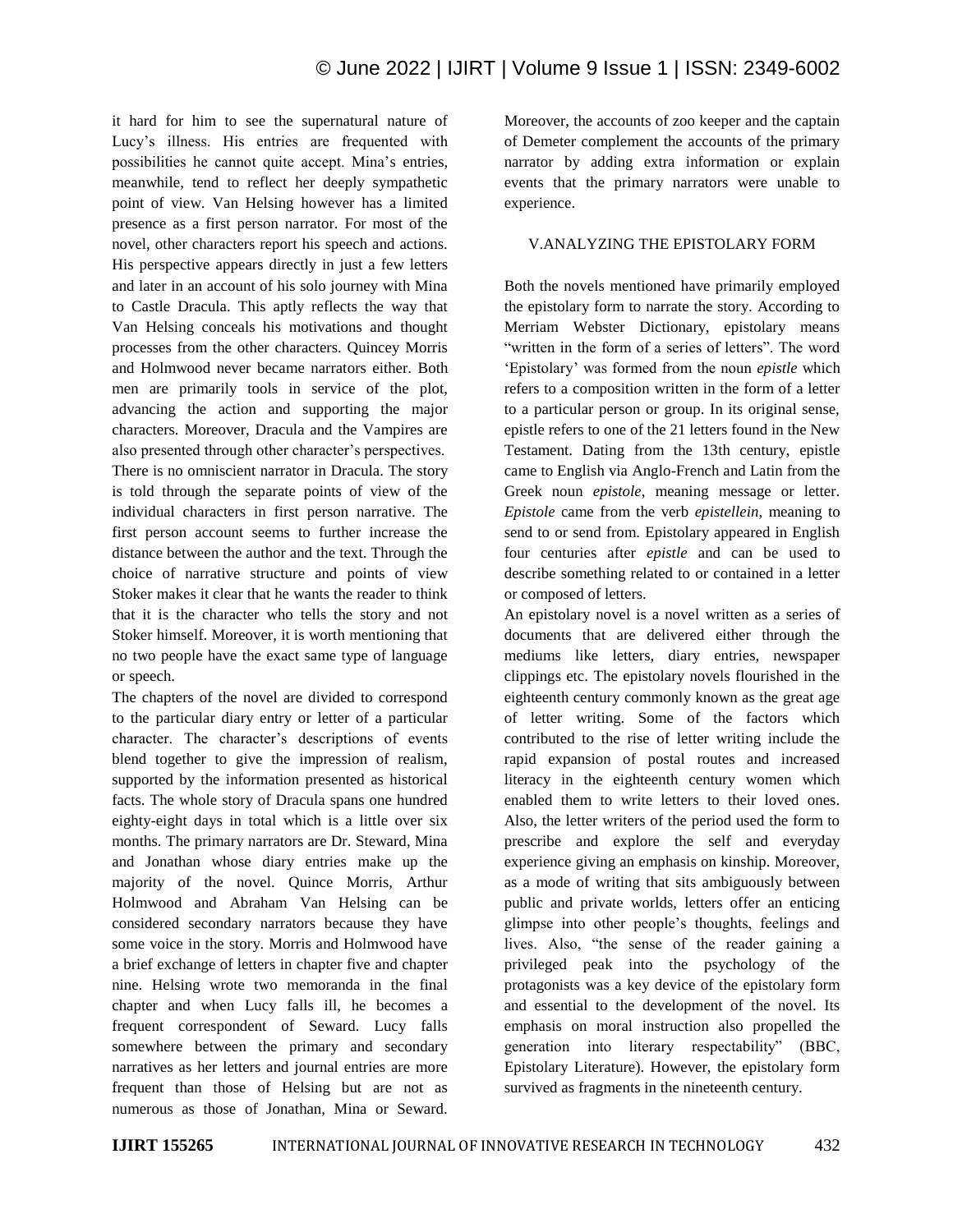The epistolary form is intended to provide a sense of verisimilitude to the narrative. Particularly with melodramatic and unrealistic material, the form lends credibility to an otherwise ludicrous invention. In Stoker"s *Dracula*, this form of narrative allows him to tell his story of vampires and vampire hunters in such a way that the reader finds it convincing and almost believable, providing a very unique reading experience. Similarly in Frankenstein, this form of narrative allows the writer to tell her story of "monster" in a convincing way.

The appeal of epistolary narrative stems from the authenticity it yields, in contrast with the arbitrariness and artificiality of romantic invention. The works of this genre are composed of documents of facts and feelings and thus they present themselves as their own direct evidence. It is not wrong to say that an epistolary novel is an artificially created illusion of reality in the form of a believable collection of letters. The authors of epistolary novels often present themselves as editors of the material and not the writers, thus effectively distancing themselves from the story. The characters of these novels narrate their own subjective experience from their own point of view. The use of letters also grants the reader insight into what the characters are thinking and feeling which makes the story much richer. Moreover, letters create an illusion of authenticity and thereby convince the reader of the truthfulness of the narrative. Moreover, the more narrators the author chooses to introduce, the more viewpoints and opinions there are. The range of perspectives and points of view adds to the authenticity of the story, creating a ritualistic image of truth. Also, the absence of omniscient narrator leads to a better understanding of the characters since we get to hear their own perspectives. As readers, it helps to establish a connection with the characters.

# VI.LITERATURE AS A "GENRE" AND GENRES AS HISTORICAL CATEGORIES

According to a critic, "a genre is any group of works selected on the basis of some shared features". Ralph Cohen details in his essay some of the defining features of a genre and how genres are open categories without fixed absolute features. According to him, genre has been defined in terms of meter, inner form, intrinsic form, radical of presentation, single traits, family traits, institutions, conventions and contrasts. Genre concepts in theory and practice arise, change and decline for historical reasons. Further he adds, since each genre is composed of texts that accrue, the grouping is a process and not a determinate category. Genres are open categories. The processes by which genres are established always involve the human need for distinction and inter relation.

According to Derrida, 'Literature' can be considered a genre which include novel, elegy and so forth. It is a genre that includes other genres that define it; again a genre can intermix genres as a novel can contain poems, proverbs, sermons and so forth. For Derrida, no generic trait completely or absolutely confines a text to a genre or class because such belonging falsifies the constituents of a text.

Genres do not exist by themselves; they are named and placed within hierarchies or systems of genres and each is defined by reference to the system and its members. In Frye's opinion, "genre is determined by the conditions established between the poet and his public". Further he points out that, "Generic distinctions are among the ways in which literary works are ideally presented, whatever the actualities are". Similar is the opinion shared by Frederic Jameson as well.

According to him, "genre is a literary institution, is a social contract between a writer and a particular public whose function is to specify the proper use of a particular cultural artefact". Like Frye, he argues that genres exist in performance significance, but he notes that genres do undergo changes, as texts free themselves more and more from an immediate performance situation; it becomes ever more difficult to enforce a given generic rule on their readers.

According to Jauss, "the new text evokes for the reader the horizon of expectations and rules of the genre familiar to him earlier texts, which as such can then be varied, extended, corrected but also transformed, crossed out, or simply reproduced. Variation, extension and correction determine the latitude of a generic structure, a break with the convention on the one hand and mere reproduction on the other determines its boundaries". It can be briefed that genres are open systems that are made by critics to fill certain ends. Each genre is related to and defined by others to which it is related. Every type of classifications are historical assumptions constructed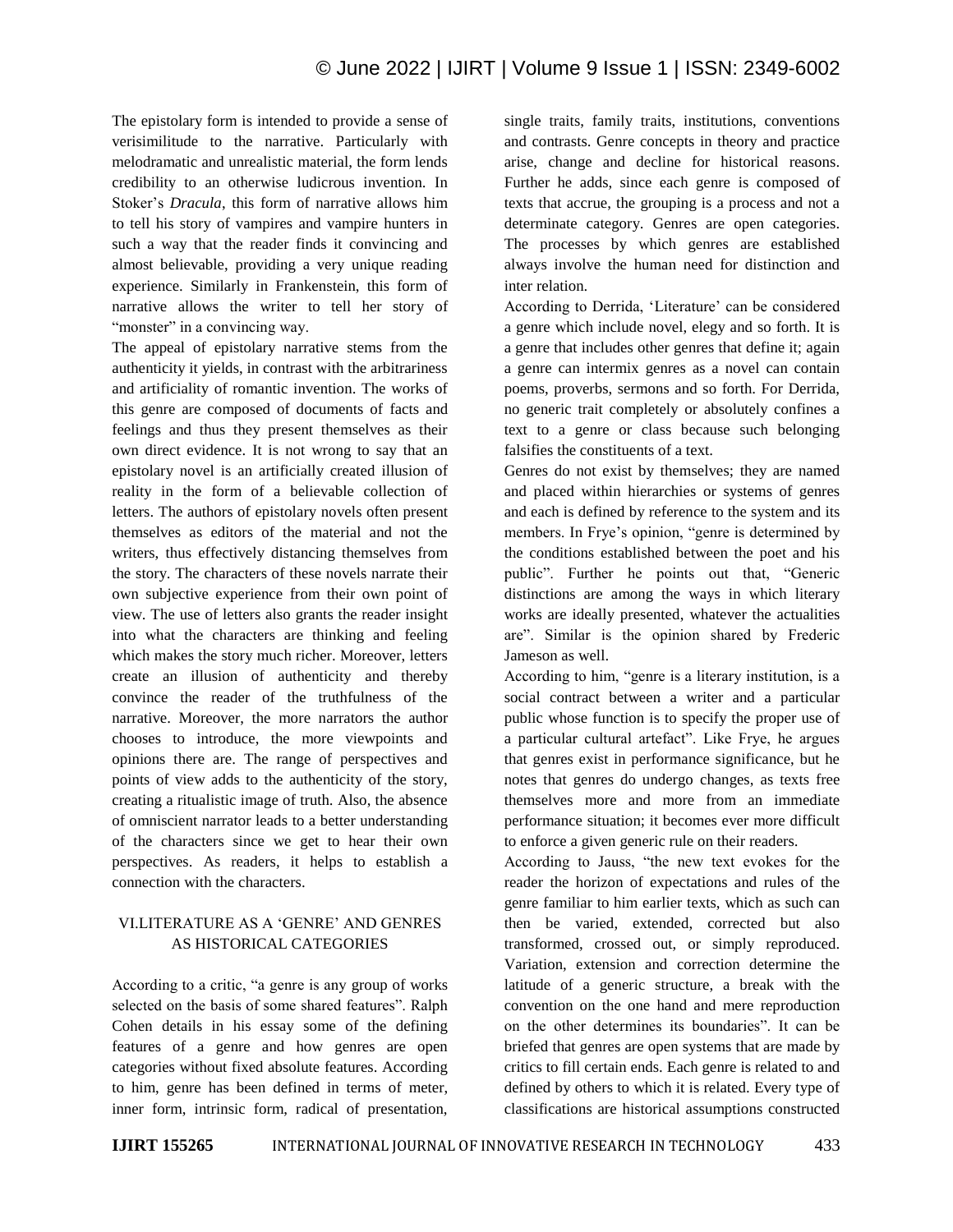by authors, audiences and critics in order to sense communicative and aesthetic purposes. Such groupings arise at particular historical moments and are subjected to repeated definitions or abandonment. Moreover, genres are historical and thus it has to be placed in the literary history of the language. According to Jauss, "The relationship of literature and reader has aesthetic as well as historical implications. The aesthetic implication is seen in the fact that the first reception of a work by the reader includes a test of the aesthetic value in comparison with works which he has already read". A literary work is not an object which stands by itself and which offers the same face to each reader in different periods. Thus a literary work is to be understood as creating a dialogue and philological scholarship has to be founded on a continuous re-reading of texts and not on mere facts. The historical context in which a literary work appears is not a factual, independent series of events which exists apart from the reader.

# VII. ANALYZING *FRANKENSTEIN* AND *DRACULA* AS EPISTOLARY NOVELS

It can be inferred from the analysis of the novels *Frankenstein* and *Dracula* that despite the difference in theme; creation of a "monster" and vampire respectively and the medium of presentation, as in the first case it was letters and in the second it was polylogic with letters and journals of more than two characters, both these novels are considered to be epistolary in nature. It is because genres are identified by means of generic markers which are residual. A marker becomes necessary both for the similarities and also for their differences so that the text can be located in a particular structure of feeling. Generic markers are residual and thus they may arise out of the horizon of expectations of readers. Either they will be confined by the horizon or they will break the Horizon of Expectation. Even in Aristotle, generic markers are not absolute; they indicate stages through which a genre passes. Moreover, the traits that are shared do not necessarily share the same function. Trait sharing may be but need not be the way to characterise a genre. A genre doesn't exist independently; it arises to compete or contrast with other genres to complement, augment or interrelate with other genres. A generic marker is made of something which is an element of the text, which is residual. But residual doesn"t occur in itself. It interacts with elements that are contemporary to the new text.

In case of epistolary novels, two markers which are considered residual and specific are the differing perspectives with which the story is delivered and the deliverance of narrative as a series of documents which itself forms the trope. However, they undergo a change in the form with respect to the Structure of Feeling and Horizon of Expectation of the audience. To detail the Structure of Feeling as seen in different time periods, it demands knowledge of the worldview at that time period along with the location and time in which the author was located and the expectations as set by the audience during the time period.

In the essay titled 'Marxism and Literature', Raymond Williams describes "Residual" as "having been formed in the past but it is still active in the cultural process, not only and often not at all as an element of the past, but as an effective element of the present". A literary period is a time period in which certain thematic and formal elements are "dominant". But this doesn"t prevent differences in aesthetic aims and poetic practices by individual writers. The differences are out of the difference in the Structure of Feeling of the time in which the work is written.

In the case of *Frankenstein* written in 1816, the author mentions in the preface to her work that she started writing Frankenstein being prompted by a competition, she had with Byron and her husband Shelley, to tell a ghost story while they were staying on the summer of 1816 at the Villa Diodeti by Lake Geneva. The group, trapped indoors by the inclement weather, passed the time telling and writing chilling ghost stories. It would not be wrong to say that Mary Shelley"s own life had influenced the creation of *Frankenstein*. The "monster" in the novel can be read as a metaphorical figure drawn from Shelley"s own tragic childhood and scandalous adolescence; her guilt over having an indirect hand in the deaths of two people, her own mother who died in childbirth and Shelley"s own wife, Harriet who drowned herself after Shelley left her, pregnant and alone, to embark on a European tour with Mary herself.

According to "The History Channel Documentary Decoding the Past: In Search of the Real Frankenstein", aired in 2006, Mary Shelley was intrigued by the use of electricity to animate limbs, and that she likely heard tales of the alchemist Johann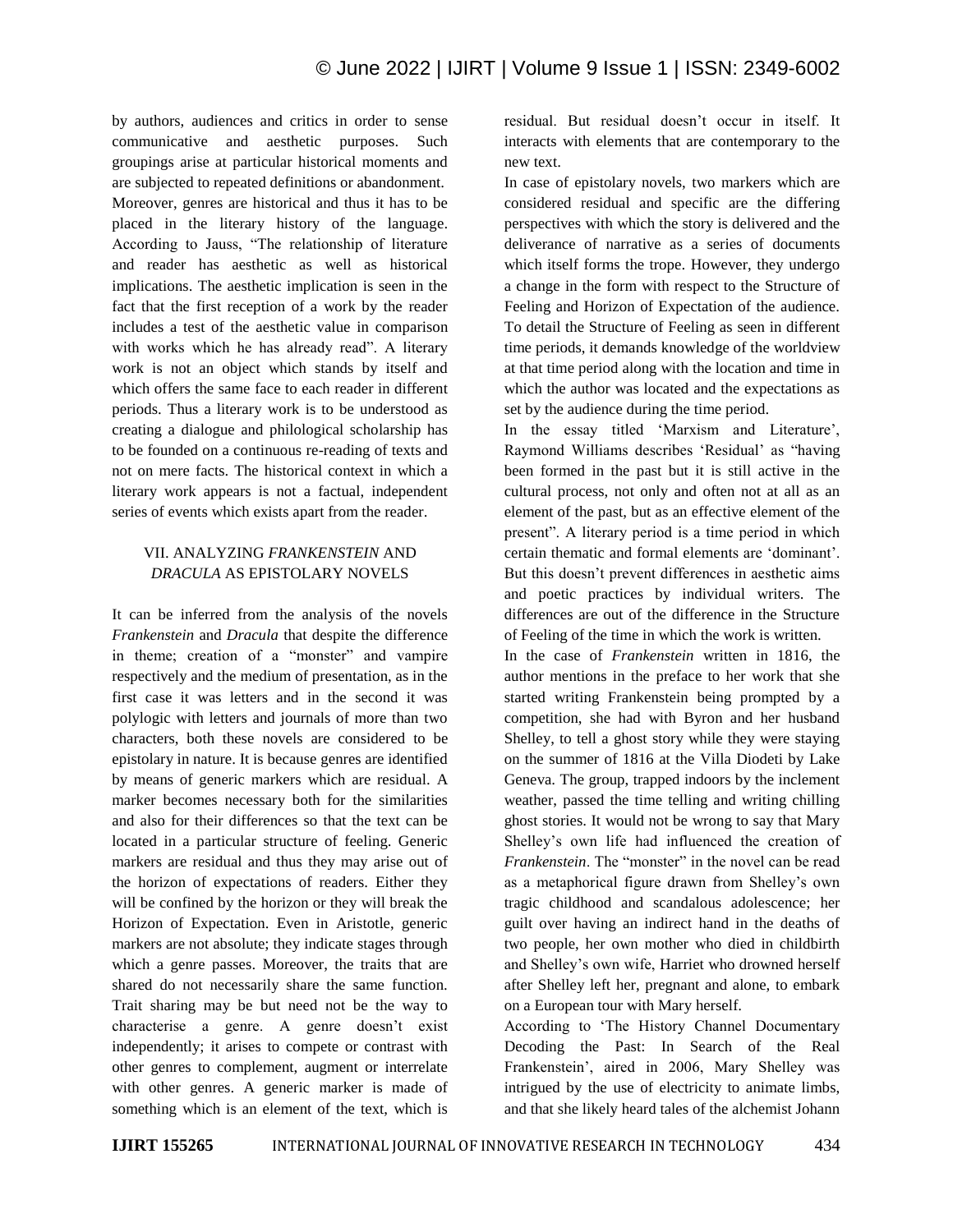Konrad Dippel, a controversial figure rumoured to have robbed graves and experimented on corpses at Frankenstein Castle. Similarly, in Shelley's novel Victor Frankenstein would use animal bones to help manufacture his monstrous creature. It is not certain whether Mary was influenced by Dippel's story; however, it seems to have been lurking in her subconscious mind provided the similarity of their actions.

Moreover, the year in which *Frankenstein* was written falls slightly short from the Victorian age when the conflict between science and religion was at its peak. However, it can be inferred that the nineteenth century saw many new scientific discoveries in Europe and there was a tussle between nature and science in the minds of people. The English society fought over what constitutes life- if it is purely biological and can be explained away with science, or if it involves some mysterious force beyond our understanding. It is argued that she is on the side of radical science and Mary Shelley"s *Frankenstein* by presenting the perilous journey of Victor Frankenstein can be said to reflect the destruction behind man"s thirst for scientific knowledge and the ethical reasons as to why man should follow God. Victor's experiment of creating life takes him to the ultimate destruction of his life.

Dracula written in 1891 reflects on the Victorian culture of England which was a transitional period considering the tussle between traditional values and progress of technology which in fact created predispositions for fears and anxieties among the Victorians. The novel reflects on a number of fears and anxieties associated with Victorian culture, namely, the tussle between science and religion, fear of the foreign, meaning of blood and rise of modern women. The tussle between science and religion which in fact reflects on the clash between science and folklore is made evident through the characters Doctor Seward and Doctor Van Helsing who represent two attitudes to science. While Doctor Seward stands for modern science and reasoning, Doctor Van Helsing represents the superstitious beliefs. The author makes the character Helsing say "There are mysteries which men can only guess at, which age by age they may solve only in part. Believe me, we are now on the verge of one" (Stoker, 294) which reflects on his position in terms of religion and science. Moreover, the fear of the foreign, which reflects on Britain's fear of counter colonization and their notion of considering British culture as the finest is reflected throughout the novel. The author sheds light on the same right in the introduction of Jonathan Harker, who says "It seems to me that the further east you go to the more unpunctual are the trains. What ought they to be in China?" (Stoker, 2). Similarly, Harker's description of the diversity of population in Transylvania further reflects on Britain's fear that the diversity of nations would weaken their imperialistic power. Also, the cultural concept of seeing blood as means to address the taboo related to homosexuality, sexuality and rape as seen in Victorian England is seen in the novel. Moreover, the representation of New women in contrast to the Victorian women through the characters of Lucy and Mina after their encounter with Dracula further represents the threat they posed to the conservative society of the time. Victorian women who were expected to be submissive wives who should love, honour and amuse their husbands, manage the households and raise children was contrasted with the New women who were the subjects of homosexuality, lust and promiscuous behaviour in Dracula. Stoker uses his perspectivebased narration to point out the cultural differences among his characters. The characters are portrayed to embody the main cultural attitudes in 19th century Western Europe.

Moreover, the storytelling is mostly carried out by the characters of Mina, Lucy, Steward and Harker. All these characters are British citizens. Stoker did include other major characters that are non British like Quincey Morris, Van Halsing or Dracula but these characters are not the narrators of the story at any point of time. Thus the point of view seems to be restricted to the British acting. While Stoker questions the concept of Victorian sexuality, the Victorian culture and the "standard" English language are presented as the set norms in his work.

It is also said that the character Dracula is a metaphorical depiction of the English landlords of Ireland who tried to suck the lifeblood of the poor peasants. The concept of "Dracula" is actually older than Dracula having roots in the poetry of Lord Byron and other romantic poets. Stoker used some of these tropes but they really got established as part of vampire lore with Stoker"s *Dracula*.